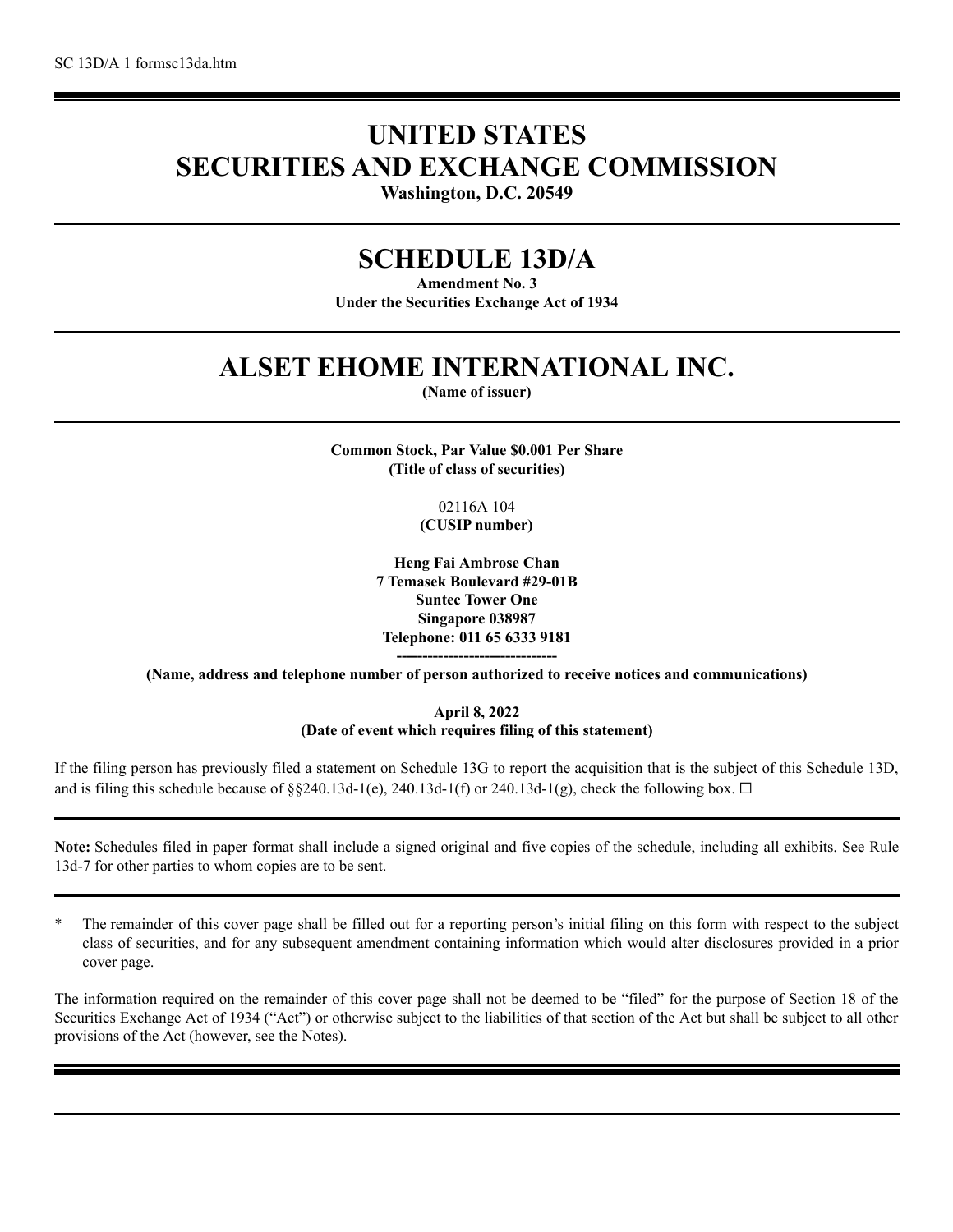# CUSIP No. 02116A 104

|                   | (1) Names of reporting persons                                                              |     |                                                              |  |  |
|-------------------|---------------------------------------------------------------------------------------------|-----|--------------------------------------------------------------|--|--|
|                   | Heng Fai Ambrose Chan                                                                       |     |                                                              |  |  |
|                   | $(2)$ Check the appropriate box if a member of a group (see instructions)                   |     |                                                              |  |  |
|                   | $(a) \Box (b) \Box$                                                                         |     |                                                              |  |  |
|                   | $(3)$ SEC use only                                                                          |     |                                                              |  |  |
|                   | (4) Source of funds (see instructions)                                                      |     |                                                              |  |  |
|                   | PF                                                                                          |     |                                                              |  |  |
| (5)               | Check if disclosure of legal proceedings is required pursuant to Items 2(d) or 2(e) $\Box$  |     |                                                              |  |  |
|                   | (6) Citizenship or place of organization                                                    |     |                                                              |  |  |
|                   | Republic of Singapore                                                                       |     |                                                              |  |  |
|                   |                                                                                             |     | (7) Sole voting power                                        |  |  |
|                   | Number of                                                                                   |     |                                                              |  |  |
| shares            |                                                                                             |     | $44,144,981^{(1)}$                                           |  |  |
|                   | beneficially                                                                                | (8) | Shared voting power                                          |  |  |
|                   | owned by                                                                                    |     |                                                              |  |  |
| each<br>reporting |                                                                                             |     | (9) Sole dispositive power                                   |  |  |
| person            |                                                                                             |     | $44,144,981^{(1)}$                                           |  |  |
|                   | with:                                                                                       |     | (10) Shared dispositive power                                |  |  |
|                   |                                                                                             |     |                                                              |  |  |
| (11)              |                                                                                             |     | Aggregate amount beneficially owned by each reporting person |  |  |
|                   | $44,144,981^{(1)}$                                                                          |     |                                                              |  |  |
| (12)              | Check if the aggregate amount in Row (11) excludes certain shares (see instructions) $\Box$ |     |                                                              |  |  |
| (13)              | Percent of class represented by amount in Row (11)                                          |     |                                                              |  |  |
|                   | $39%^{(2)}$                                                                                 |     |                                                              |  |  |
| (14)              | Type of reporting person (see instructions)                                                 |     |                                                              |  |  |
|                   | IN                                                                                          |     |                                                              |  |  |

(1) Includes 6,380,000 shares of common stock held by HFE Holdings Limited and 398,348 shares of common stock held by Heng Fai Holdings Limited, of which Mr. Chan has sole voting and investment power with respect to such shares.

(2) Percentage is based upon 113,187,898 shares of common stock outstanding as of April 13, 2022.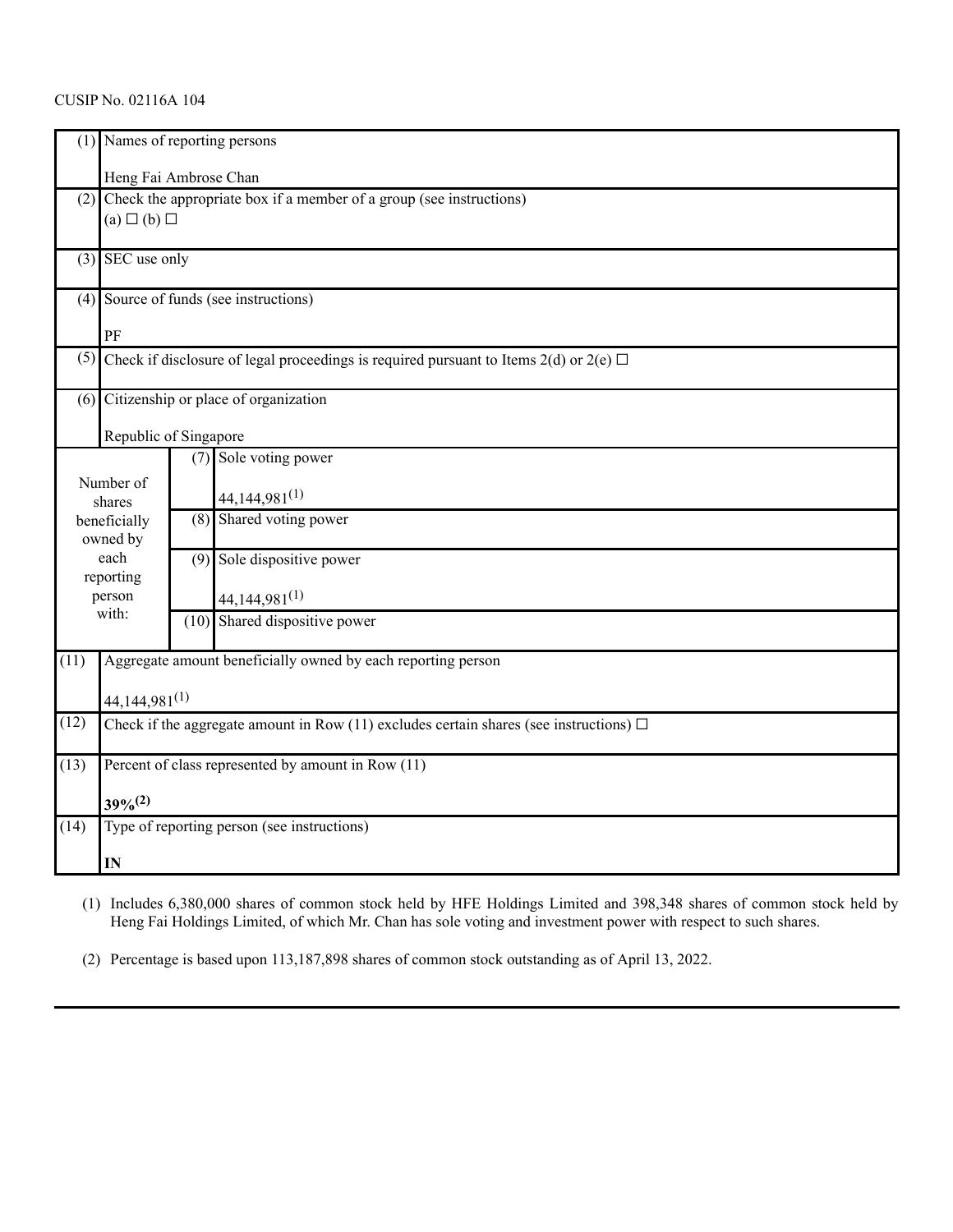# CUSIP No. 02116A 104

|                             |                                                                                             | (1) Names of reporting persons<br>HFE Holdings Limited                                         |  |  |  |
|-----------------------------|---------------------------------------------------------------------------------------------|------------------------------------------------------------------------------------------------|--|--|--|
|                             | $(a) \Box (b) \Box$                                                                         | (2) Check the appropriate box if a member of a group (see instructions)                        |  |  |  |
|                             | $(3)$ SEC use only                                                                          |                                                                                                |  |  |  |
|                             |                                                                                             | (4) Source of funds (see instructions)                                                         |  |  |  |
|                             | $\overline{O}O$                                                                             |                                                                                                |  |  |  |
|                             |                                                                                             | (5) Check if disclosure of legal proceedings is required pursuant to Items 2(d) or 2(e) $\Box$ |  |  |  |
|                             | (6) Citizenship or place of organization                                                    |                                                                                                |  |  |  |
|                             | Hong Kong                                                                                   |                                                                                                |  |  |  |
| Number of<br>shares         |                                                                                             | Sole voting power<br>(7)<br>6,380,000                                                          |  |  |  |
| beneficially<br>owned by    |                                                                                             | Shared voting power<br>(8)                                                                     |  |  |  |
| each<br>reporting<br>person |                                                                                             | Sole dispositive power<br>(9)<br>6,380,000                                                     |  |  |  |
| with:                       |                                                                                             | Shared dispositive power<br>(10)                                                               |  |  |  |
| (11)                        |                                                                                             | Aggregate amount beneficially owned by each reporting person                                   |  |  |  |
|                             | 6,380,000                                                                                   |                                                                                                |  |  |  |
| (12)                        | Check if the aggregate amount in Row (11) excludes certain shares (see instructions) $\Box$ |                                                                                                |  |  |  |
| (13)                        | Percent of class represented by amount in Row (11)                                          |                                                                                                |  |  |  |
|                             | $5.6\%^{(1)}$                                                                               |                                                                                                |  |  |  |
| (14)                        | Type of reporting person (see instructions)                                                 |                                                                                                |  |  |  |
|                             | $\bf{CO}$                                                                                   |                                                                                                |  |  |  |

(1) Percentage is based upon 113,187,898 shares of common stock outstanding as of April 13, 2022.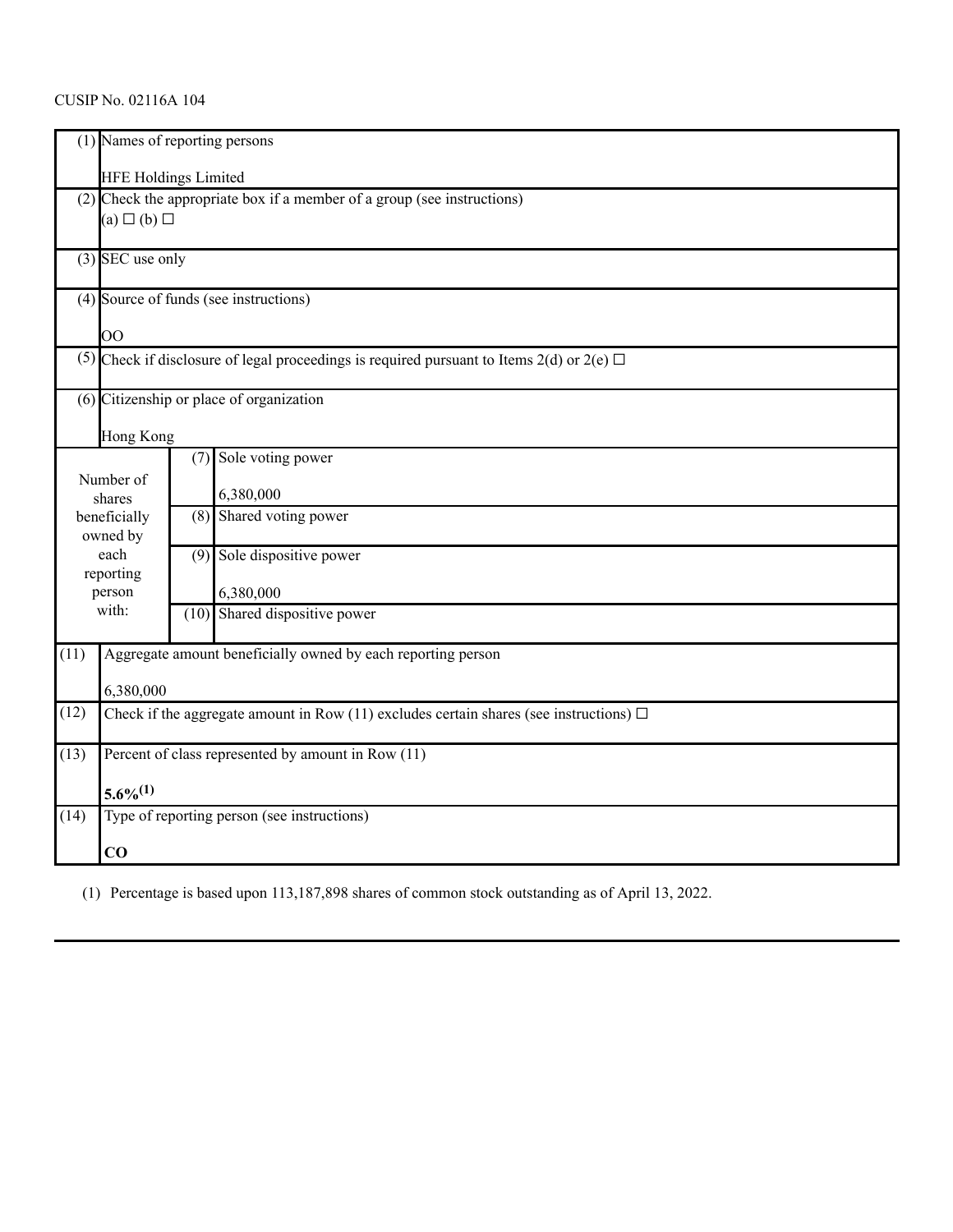This Amendment No. 3 on Schedule 13D amends and restates the statement on Schedule 13D, filed with the SEC on February 14, 2022, as amended by Amendment No. 1, filed with the SEC on February 15, 2022 and Amendment No.2, filed with the SEC on April 8, 2022, which relates to the common stock of the Issuer and has been filed by Heng Fai Ambrose Chan.

This Amendment No. 3 is being filed to reflect that Heng Fai Ambrose Chan acquired 135,000 shares of the Issuer's common stock on April 8, 2022.

### **Item 1. Security and Issuer**

This Amendment No. 3 on Schedule 13D relates to shares of the common stock, \$0.001 par value per share, of Alset EHome International Inc., a Delaware corporation (the "Issuer"). The address of the principal executive office of the Issuer is 4800 Montgomery Lane, Suite 210, Bethesda, Maryland 20814.

#### **Item 2. Identity and Background**

This statement is being jointly filed by Heng Fai Ambrose Chan ("Mr. Chan") and HFE Holdings Limited ("HFE") (collectively, the "Reporting Persons").

Mr. Chan's principal business address is 7 Temasek Boulevard #29-01B, Suntec Tower One, Singapore 038987. HFE's principal business address is 7<sup>th</sup> Floor, Skyway Centre, 23 Queen's Road West, Sheung Wan, Hong Kong.

Mr. Chan is the Chairman and Chief Executive Officer of the Issuer and the Issuer's majority-owned subsidiary, Alset International Limited. He is also the Director of HFE, which is organized as a limited company under the laws of Hong Kong. Mr. Chan is a citizen of Republic of Singapore.

None of the entities or persons identified in this Item 2 has, during the past five years, been convicted of any criminal proceeding (excluding traffic violations or similar misdemeanors), nor been a party to a civil proceeding of a judicial or administrative body of competent jurisdiction and as a result of such proceeding was or is subject to a judgment, decree or final order enjoining future violations of, or prohibiting or mandating activities subject to, federal or state securities laws or finding any violation with respect to such laws.

#### **Item 3. Source and Amount of Funds or Other Consideration**

Item 3 of the Schedule 13D is hereby amended to include the following:

On April 8, 2022, Mr. Chan purchased 135,000 shares of the common stock of the Issuer. This transaction was executed in multiple trades at prices ranging from \$0.7100 to \$0.9222. The weighted average purchase price of such shares was \$0.8263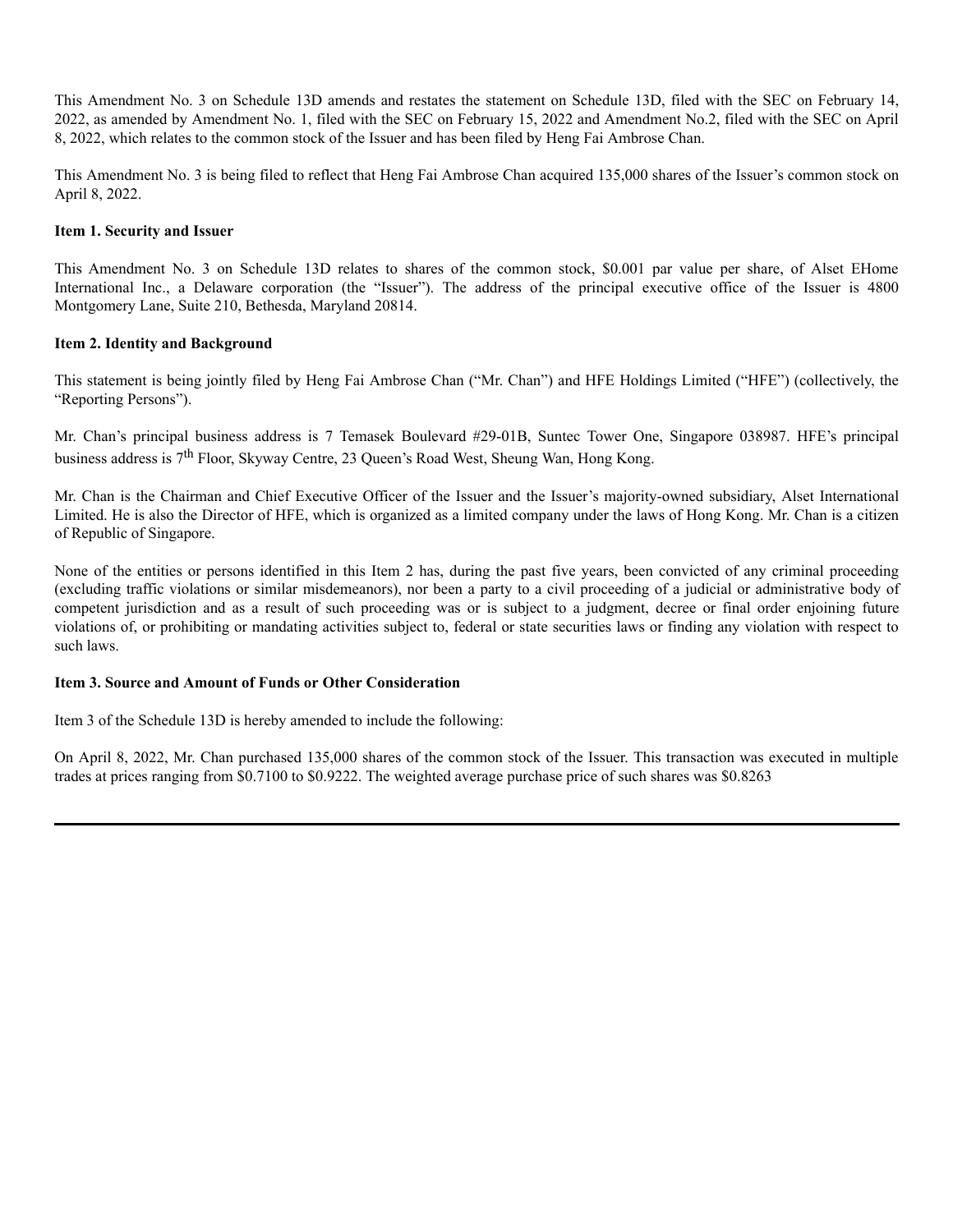# **Item 4. Purpose of Transaction**

On January 17, 2022, the Issuer entered into a Securities Purchase Agreement with Mr. Chan, pursuant to which the Issuer agreed to purchase from Mr. Chan 293,428,200 ordinary shares of Alset International Limited. Pursuant to an amendment to this securities purchase agreement entered into on February 28, 2022, the Issuer and Mr. Chan agreed that the Issuer shall purchase these 293,428,200 ordinary shares of Alset International Limited for a purchase price of 35,319,290 newly issued shares of the Issuer's common stock. The closing of this transaction with Mr. Chan is subject to approval of Nasdaq and the Issuer's stockholders.

All of the Issuer's securities owned by the Reporting Person have been acquired for investment purposes only. Other than as set forth above, the Reporting Person has no present plans or proposals that relate to or would result in any of the actions required to be described in subsections (a) through (j) of Item 4 of Schedule 13D. The Reporting Person may, at any time, review or reconsider its positions with respect to the Issuer and formulate plans or proposals with respect to any of such matters, but have no present intention of doing so.

#### **Item 5. Interest in Securities of the Issuer**

- (a) In the Aggregate, the Reporting Persons beneficially own 44,144,981 shares, or 39%, of the Issuer's common stock. The percentages in this paragraph relating to beneficial ownership of Common Stock are based on 113,187,898 shares of Common Stock outstanding as of April 13, 2022, as reported by the Issuer.
- (b) Mr. Chan has the sole power to vote and dispose of all 44,144,981 shares of Common Stock of which 398,348 shares of common stock are held directly by Heng Fai Holdings Limited and 6,380,000 shares of common stock are held by HFE Holdings Limited.
- (c) There were no other transactions effected in the last 60 days by the Reporting Person except (1) for the transactions which are the subject of this Schedule 13D and are described herein; and (2) as described on Amendment No. 2, filed with the SEC on April 8, 2022.
- (d) To the best knowledge of the Reporting Person, no person other than the Reporting Person has the right to receive or the power to direct the receipt of dividends from, or the proceeds from the sale of, the shares of Common Stock covered by this statement and reported in Item 5(a).
- (e) Not applicable.

# **Item 6. Contracts, Arrangements, Understandings or Relationships with Respect to Securities of the Issuer**

None.

# **Item 7. Material to Be Filed as Exhibits**

Exhibit 99.1 Joint Filing Agreement, by and between the Reporting Persons, [incorporated](https://www.sec.gov/Archives/edgar/data/1261725/000149315222004615/ex99-1.htm) by reference to Schedule 13D filed with the SEC on February 14, 2022.